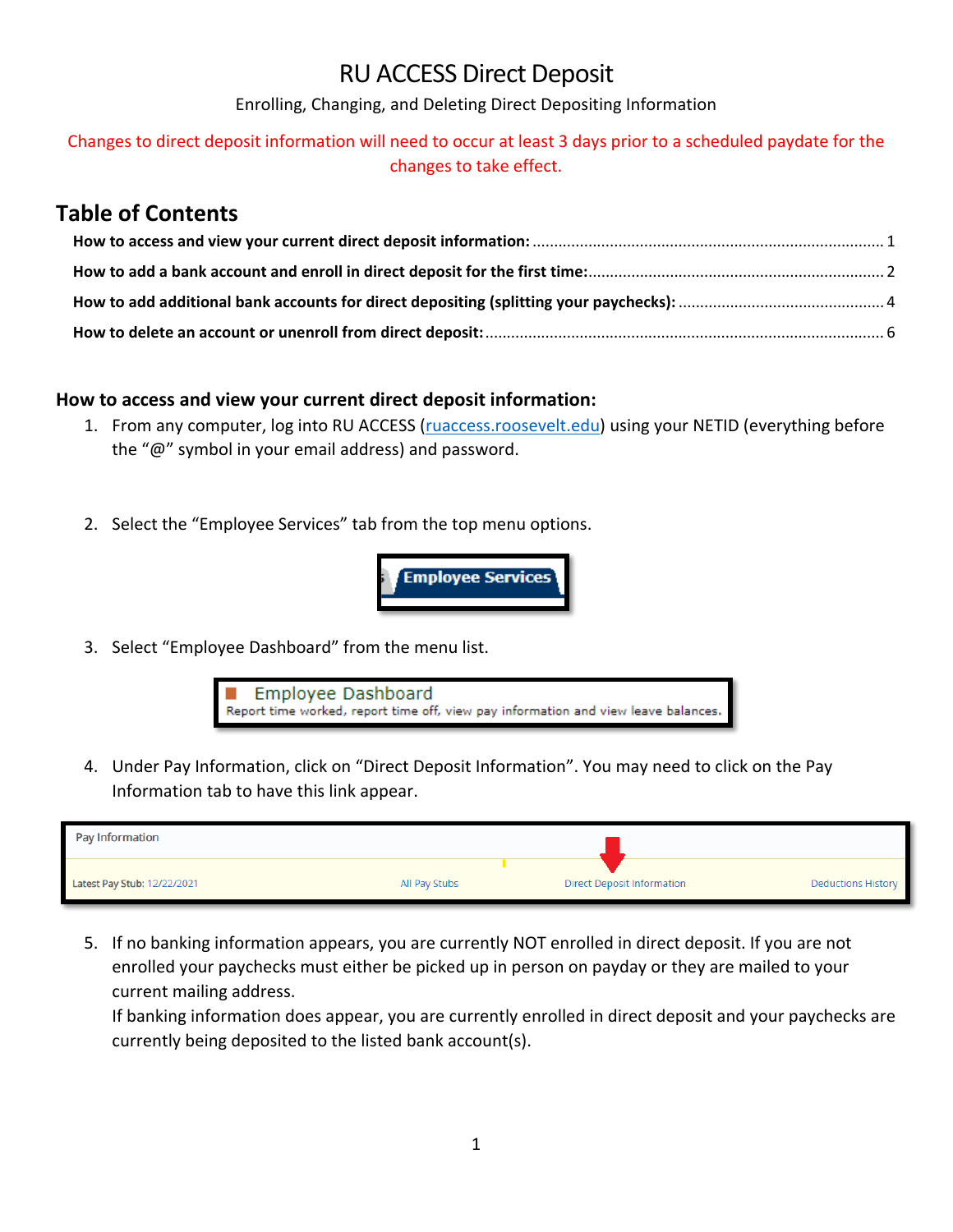## <span id="page-1-0"></span>**How to add a bank account and enroll in direct deposit for the first time:**

1. To add a bank account and enroll in direct deposit for the first time, click on "Add New" under the Proposed Pay Distribution tab.



- 2. A pop up window will appear titled "Add Payroll Allocation", which will allow you to enter in your banking information for direct depositing.
	- a. Enter in your bank's routing number. Once you enter in a correct 9 digit number, your bank's name should appear in the box below.
	- b. Enter in your bank account number.
	- c. Enter in your bank account number again to verify that you are providing the correct number. This number must match in both boxes to ensure you are providing the correct bank account number to have your checks directly deposited to.
		- i. This system does not check with your bank that the right bank account number is being provided. The system only ensures that you are providing the correct set of numbers that you intend to provide. If you are unsure of what your bank account number is, please check with your bank before proceeding forward to avoid any paychecks being deposited to the wrong bank account.
	- d. Select whether the bank account is a savings or checking account.
	- e. If this is your first time signing up for direct deposit, the Priority box will remain at 1 to indicate that this account should take the highest priority to have paychecks deposited to it.
	- f. Under the "Amount" section, you will have to select "Use Remaining Amount" because this is the only account on file that paychecks can currently be deposited to. If you would like to have your paychecks split and deposited to multiple accounts, you will need to account your additional accounts first and come back to make these changes.
	- g. Check off the authorization box to authorize Roosevelt University to deposit credits and debits on your behalf.
	- h. Click on "Save New Deposit" to save your information and submit it.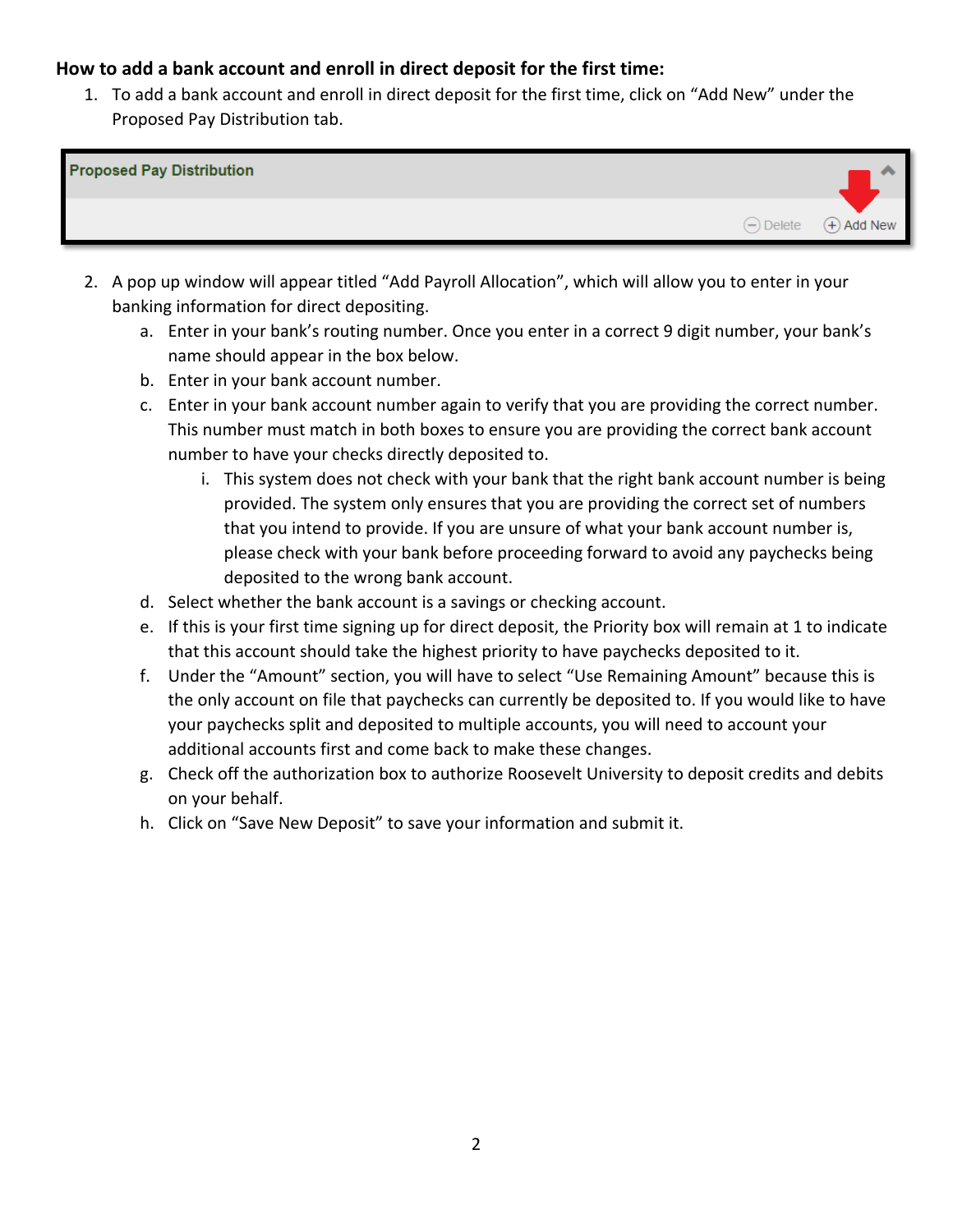| <b>Add Payroll Allocation</b>                                                                            |                              |                              |  |  |  |
|----------------------------------------------------------------------------------------------------------|------------------------------|------------------------------|--|--|--|
| Choose an option:                                                                                        |                              |                              |  |  |  |
| Create from existing account information                                                                 |                              |                              |  |  |  |
| Create new                                                                                               |                              |                              |  |  |  |
| <b>Bank Routing Number</b><br>(i)                                                                        | <b>Account Number</b><br>(i) | <b>Verify Account Number</b> |  |  |  |
| <b>Bank Routing Number</b>                                                                               | в<br><b>Account Number</b>   | Verify Account Number        |  |  |  |
| <b>Bank Name</b>                                                                                         | <b>Account Type</b>          | <b>Priority</b>              |  |  |  |
| А                                                                                                        | Select a Type                | Ε                            |  |  |  |
| <b>Amount</b>                                                                                            |                              |                              |  |  |  |
| F<br>O Use Remaining Amount                                                                              |                              |                              |  |  |  |
| Use Specific Amount                                                                                      |                              |                              |  |  |  |
| Use Percentage                                                                                           |                              |                              |  |  |  |
| G<br>By checking this box, I authorize the institution to initiate direct credits or debits on my behalf |                              |                              |  |  |  |
| <b>CANCEL</b>                                                                                            | н                            | <b>SAVE NEW DEPOSIT</b>      |  |  |  |

- 3. The Proposed Pay Distribution tab will now present your new account information with a status of "Active".
- 4. After making any changes to your direct depositing information, you will always receive a confirmation email of these changes. If you receive this email, but did not make any changes, please contact [Payroll@roosevelt.edu.](mailto:Payroll@roosevelt.edu) There are times where Payroll or HR will make changes based on information received by your bank, in these instances, Payroll will email you ASAP to let you know.

Recent Changes have been made to your direct deposit information at Roosevelt University. The change was made at 22-NOV-21 15:41:40. If you did not initiate the change, please contact Payroll as soon as possible at the number below.

Hello **B**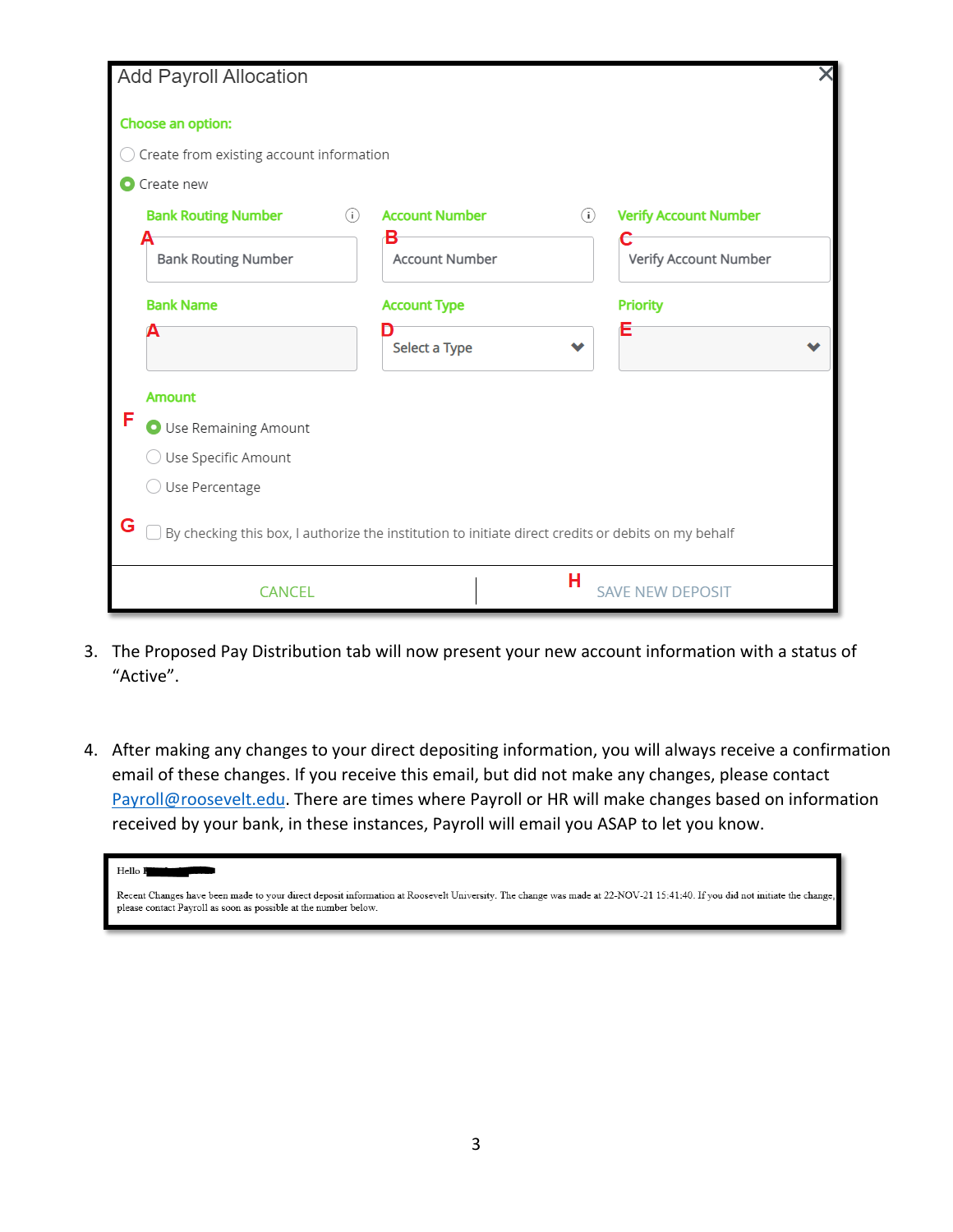## <span id="page-3-0"></span>**How to add additional bank accounts for direct depositing (splitting your paychecks):**

5. Add your additional bank account by clicking on "Add New" under the Proposed Pay Distribution tab.

| <b>Proposed Pay Distribution</b> |               |
|----------------------------------|---------------|
| $\ominus$ Delete                 | $(+)$ Add New |

- 6. A pop up window will appear titled "Add Payroll Allocation", which will allow you to enter in your banking information for direct depositing.
	- a. Enter in your bank's routing number. Once you enter in a correct 9 digit number, your bank's name should appear in the box below.
	- b. Enter in your bank account number.
	- c. Enter in your bank account number again to verify that you are providing the correct number. This number must match in both boxes to ensure you are providing the correct bank account number to have your checks directly deposited to.
		- i. This system does not check with your bank that the right bank account number is being provided. The system only ensures that you are providing the correct set of numbers that you intend to provide. If you are unsure of what your bank account number is, please check with your bank before proceeding forward to avoid any paychecks being deposited to the wrong bank account.
	- d. Select whether the bank account is a savings or checking account.
	- e. Depending on the number of active bank accounts you have on file, the Priority box will reflect the number of accounts you have to indicate that this account should take the X'th priority to have paychecks deposited to it.
	- f. Under the "Amount" section, you will have to select either "Use Specific Amount" or "Use Percentage" depending on how much of your paycheck you would like to have deposited to this account.
		- i. "Use Specific Amount" is for times where you want an exact dollar amount to be deposited to this account for each paycheck you receive (E.g. \$20.00 per paycheck)
		- ii. "Use Percentage" is for times where you want a certain percentage of each paycheck you receive to be deposited to this account (E.g. 20% of your paycheck)
	- g. Check off the authorization box to authorize Roosevelt University to deposit credits and debits on your behalf.
	- h. Click on "Save New Deposit" to save your information and submit it.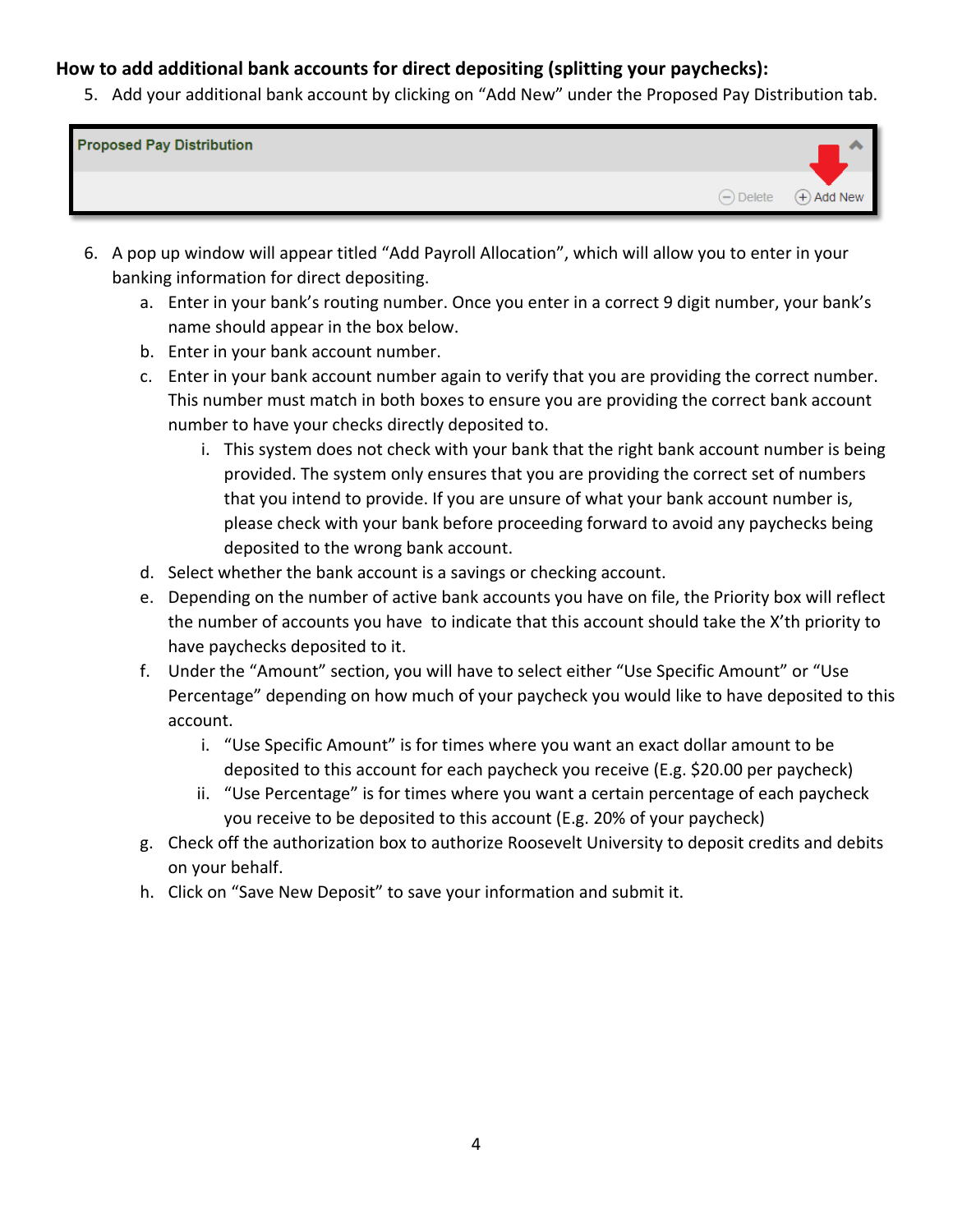| <b>Add Payroll Allocation</b>                                                                            |                              |                              |  |  |
|----------------------------------------------------------------------------------------------------------|------------------------------|------------------------------|--|--|
| Choose an option:                                                                                        |                              |                              |  |  |
| Create from existing account information                                                                 |                              |                              |  |  |
| Create new                                                                                               |                              |                              |  |  |
| (i)<br><b>Bank Routing Number</b>                                                                        | <b>Account Number</b><br>(i) | <b>Verify Account Number</b> |  |  |
| <b>Bank Routing Number</b>                                                                               | в<br><b>Account Number</b>   | Verify Account Number        |  |  |
| <b>Bank Name</b>                                                                                         | <b>Account Type</b>          | <b>Priority</b>              |  |  |
| А                                                                                                        | Select a Type                | Ε                            |  |  |
| <b>Amount</b>                                                                                            |                              |                              |  |  |
| F<br>O Use Remaining Amount                                                                              |                              |                              |  |  |
| ◯ Use Specific Amount                                                                                    |                              |                              |  |  |
| ○ Use Percentage                                                                                         |                              |                              |  |  |
| G<br>By checking this box, I authorize the institution to initiate direct credits or debits on my behalf |                              |                              |  |  |
| <b>CANCEL</b>                                                                                            | н                            | <b>SAVE NEW DEPOSIT</b>      |  |  |

- 7. The Proposed Pay Distribution tab will now present your new account information with a status of "Active".
	- a. To add additional accounts, follow these directions again.
	- b. If you have 2 active accounts, one account should list either a specific amount or a percentage of your paycheck to be deposited to it, while your remaining account should list the remaining amount of your paycheck to be deposited to it.
	- c. If you have more than 2 active accounts, the same should be listed for all active accounts mentioned in 3b. One of the remaining accounts should like the remaining amount of your paycheck to be deposited to it while all other accounts list either a specific amount or a percentage of your paycheck to be deposited to them.
- 8. After making any changes to your direct depositing information, you will always receive a confirmation email of these changes. If you receive this email, but did not make any changes, please contact [Payroll@roosevelt.edu.](mailto:Payroll@roosevelt.edu) There are times where Payroll or HR will make changes based on information received by your bank, in these instances, Payroll will email you ASAP to let you know.

Hello I

Recent Changes have been made to your direct deposit information at Roosevelt University. The change was made at 22-NOV-21 15:41:40. If you did not initiate the change, please contact Payroll as soon as possible at the number below